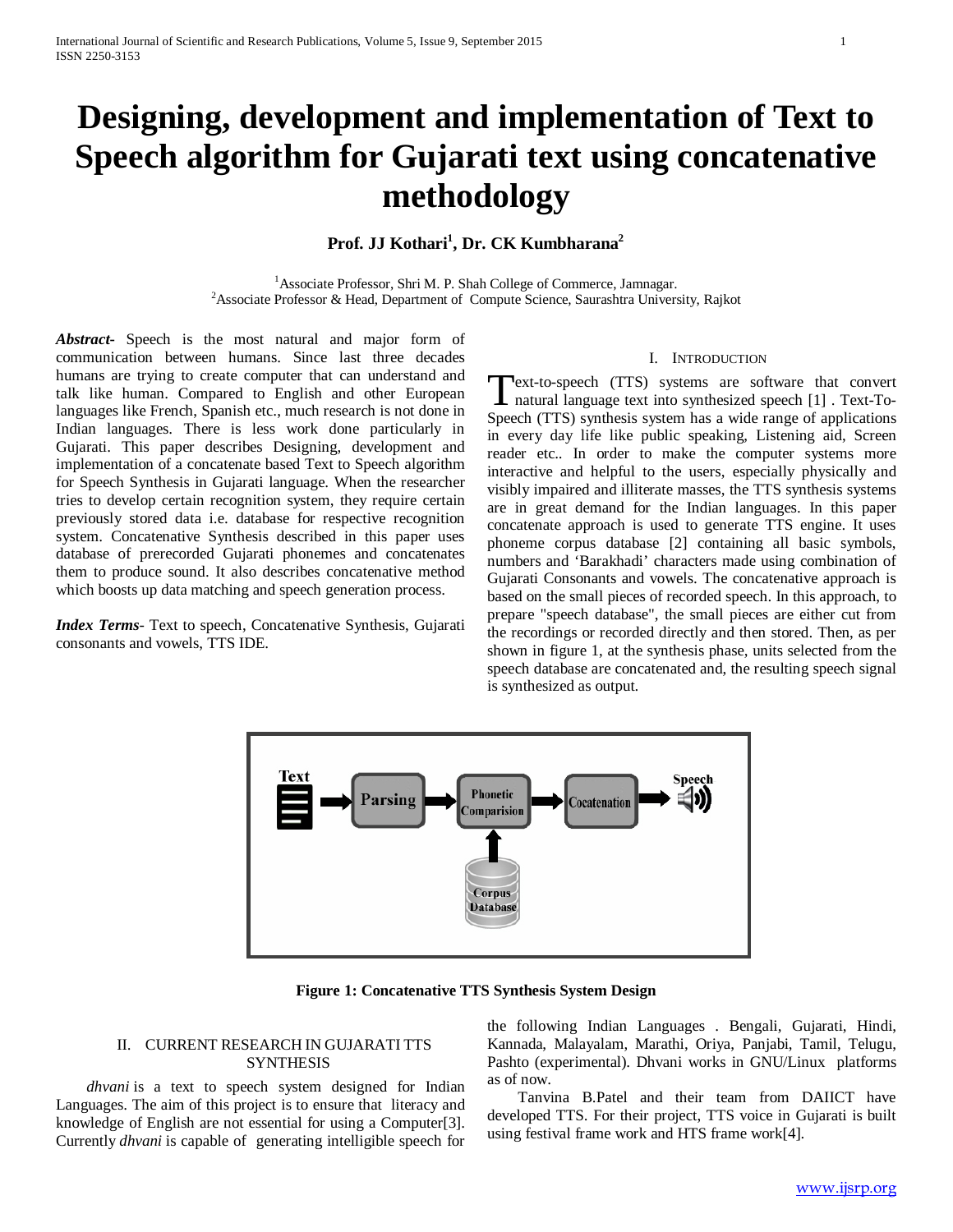SAFA (Screen Access For All) Reader is a program developed by National Association For The Blind, New Delhi [5]. It is a screen reader. SAFA can detect the text language on the fly and calls the relevant TTS for speaking it. The latest version of SAFA is supporting following languages: Hindi, English, Sanskrit, Tamil, Marathi, Bengali, Nepali, Gujarati, Kannada and Telugu.

eSpeak is a compact, multi-language, open source text-tospeech synthesizer. This version is a SAPI5 compatible Windows speech engine which should work with screen readers such as Jaws, NVDA, and Window-Eyes. There is also a version of eSpeak which can be run as a command-line program.

Rajasthani. Gujarati is one of the 22 official languages and 14 regional languages of India. It is officially recognized in the state of Gujarat, India [6]. It is spoken by over 46 million people all over the world.

Gujarati Script is based on abugida system rather than the alphabet system commonly used for European languages [7]. A character in Indian language scripts is close to a syllable and can be typically of the form:  $C*V*N$ , where C is a consonant, V is a vowel and N is anusvAra, visarha, jivhAmUllya etc. There is fairly good correspondence between what is written and what is spoken [8].

#### IV. GUJARATI CONSONANTS / VOWELS

### III. GUJARATI CHARACTERS FEATURE

Gujarati (U]HZFTL) is an Indo-Aryan language spoken by the people of Gujarat. It is a derived from Old Western Rajasthani which is the ancestor of modern Gujarati and

Gujarati language is phonetic in nature. The grapheme to phoneme mapping is linear. Gujarati language has its own set of Vowels and Consonants. The Vowels and Consonants of Gujarati are listed in Table 1 and 2.

|  |  | Table 1: Consonants in Gujarati Language. |          |  |  |
|--|--|-------------------------------------------|----------|--|--|
|  |  |                                           | $\cdots$ |  |  |

| ∼ |   | . .          |   | $\mathbf{r}$ | $\mathbf{r}$<br>1Y<br>$-$ | . . | . .<br>., |  | - |
|---|---|--------------|---|--------------|---------------------------|-----|-----------|--|---|
|   | m | $\mathbf{r}$ | N | $\cdot$ n    |                           |     |           |  |   |
|   |   |              |   | . .          |                           |     |           |  |   |

**Table 2: Vowels and Diacritic with S in Gujarati Language**

| $\mathbf{r}$ | VF<br>$\overline{\phantom{a}}$ |                      |                   |                    | Δ<br>ັ      | <b>TTP</b>       | T T          | <b>VM</b> | <b>TTA</b><br>v<br>$\Delta$ | $\mathbf{V}$  | $\mathbf{v}$<br>vо |
|--------------|--------------------------------|----------------------|-------------------|--------------------|-------------|------------------|--------------|-----------|-----------------------------|---------------|--------------------|
| ັ            | $\overline{\bf S}$<br>υı       | 1 <sup>C</sup><br>LJ | $\alpha$ T<br>ىلە | $\mathbf{C}$<br>ັບ | $\sim$<br>ມ | $\alpha$ r<br>ΝI | $\sim$<br>D. | <b>SM</b> | $\sim$<br>υA                | $\Omega$<br>ມ | 50                 |

#### V. TTS MODULE

A TTS process can be dividing into two modules: Natural Language Processing (NLP) and Digital Signal Processing (DSP). The NLP module takes Text as an input and gives a normalized phonetic sentence. These phonetic sentences are the input for DSP module [9] which is responsible for generating the corresponding possible natural speech.

Concatenative TTS (CTTS) synthesis approach is used here for solving the text-to-speech (TTS) paradigm. Recorded speech

feature segments, which may be words, phonemes, or even subphonemes, are used in this method. In this approach, speech is generated by concatenating the best compatible segments according to certain concatenation rules [10]. Speech generated by this approach inherently possesses natural quality. However, its quality depends on the size of the recorded database, as highquality CTTS needs an extensive database.

Researchers have developed text to speech model which is shown in figure 2. It includes entire process containing master database creation, Phoneme recording and TTS Engine creation.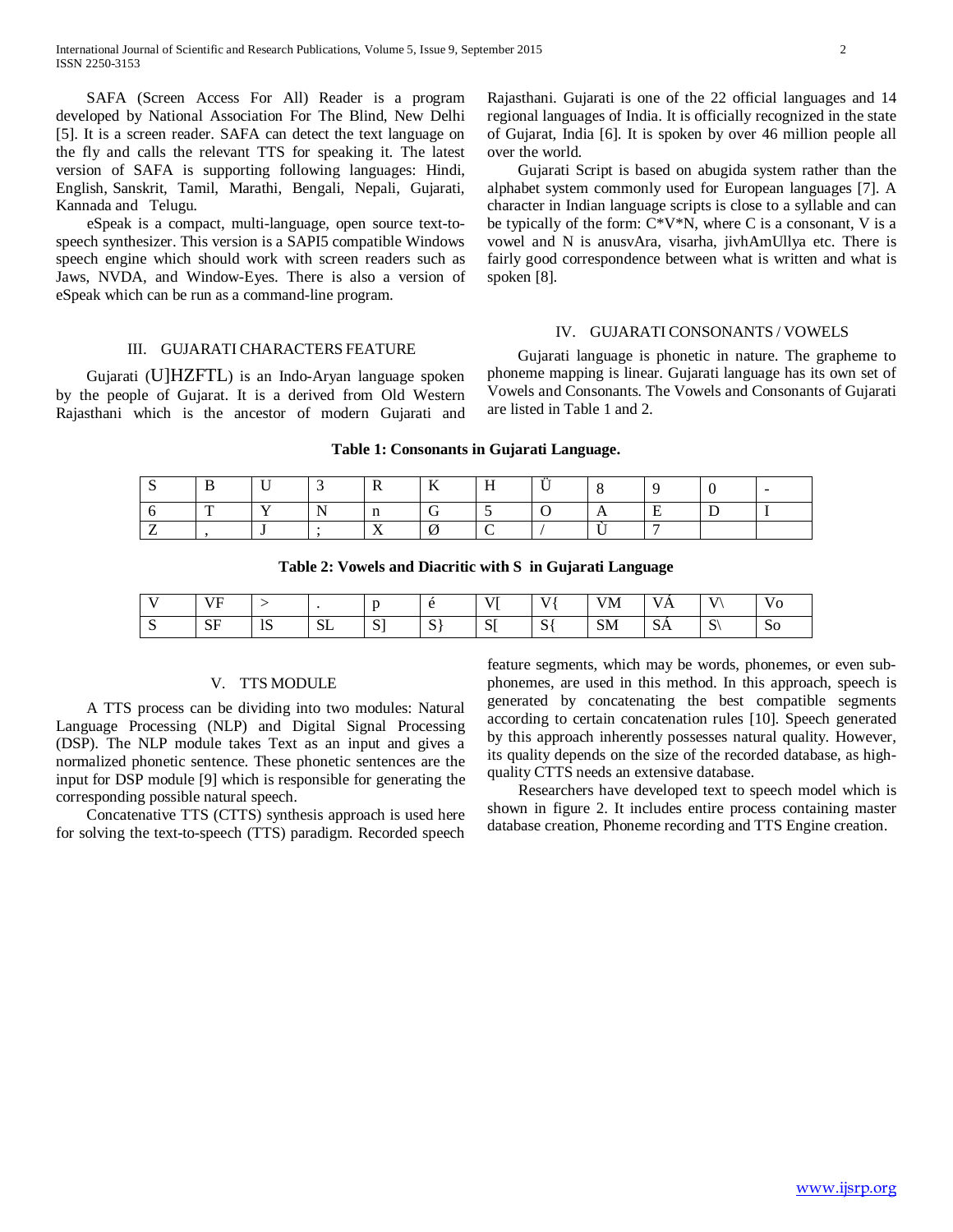

**Figure 2: Text to speech model**

#### *A. Master Database Creation*

 This project focuses primarily on the process of creating a voice for a concatenative Text-To-Speech system own standard output voice to sound more like the target voice. In this methodology, text entered by user is compared with master database. Master database is created using base tables shown in table 3. Each base tables (base table 1 to base table 5) contains syllabus with its ASCII code.

#### **Table 3: The structure of Gujarati syllables and required speech records**

| <b>Base</b> | <b>Syllabus</b>  | syllables                                        | <b>Required</b> | Total |
|-------------|------------------|--------------------------------------------------|-----------------|-------|
| table       | <b>Structure</b> |                                                  |                 |       |
| 1           | Half             | Éburß^t                                          | 24              | 24    |
|             | Consonant        | y w g % a e                                      |                 |       |
|             |                  | d i < j : x Q                                    |                 |       |
|             |                  | $? 1 \hat{a}$                                    |                 |       |
| 2           | Barakhadi        | S SF IS SL                                       | 34X12           | 408   |
|             |                  | $S$ $S$ $S$ $S$ $S$                              |                 |       |
|             |                  | SM SÁ S\ So                                      |                 |       |
|             |                  | Likewise                                         |                 |       |
|             |                  | Barakhadi for                                    |                 |       |
|             |                  | BU3RKHh                                          |                 |       |
|             |                  | 890 - 6T Y N                                     |                 |       |
|             |                  | WG 5OAE                                          |                 |       |
|             |                  | DIZ, J; XØ                                       |                 |       |
|             |                  | $C/\tilde{U}$ 7                                  |                 |       |
| 3           | Digits           | $! \frac{1}{4} \frac{4}{1} \frac{8}{5}$          | 10              | 10    |
|             |                  | %F & $*$ ( )                                     |                 |       |
| 4           | Sp. Single       | $k \sim \varrho \otimes \pm \frac{1}{2} \hat{E}$ | 24              | 24    |
|             | Characters       | ĐÒÓ ÚÔÞª                                         |                 |       |
|             |                  | æçèê ë ô õ                                       |                 |       |
|             |                  | $\ddot{u}$ lü $\ddot{y}$                         |                 |       |
| 5           | Special          | $V + C E \dot{I} \dot{Y}$                        | 10X12           | 120   |
|             | Characters       | àâãä                                             |                 |       |
|             | Barakhadi        |                                                  |                 |       |

## *B. Phoneme Recording*

 Entire system is developed in Microsoft Visual studio 10 in .NET environment. C# and SQL are used as Front End and Back End tools respectively. 586 phonemes of entire master table described in table 3 are recorded in following format by native Gujarati speaker.

- $\triangleright$  File format: Wav
- Recording Device: Microphone
- $\blacktriangleright$  Sample rate : 44100
- Channels: 16 bit Stereo

 The recorded sound files are then named and stored by using the phoneme name itself. For example the sound file of /ka/ (S) is named ka.wav. All the sound files recorded are named and stored in the similar way.

#### *C. Text to Speech Engine Creation*

 TTS methodology is explained here in conceptual part presenting algorithm and Implementation part as TTS IDE (Integrated Development Environment).

 Following is the Algorithm describing entire text to speech conversion process:

Step 1: Enter text say message

Step 2: Find length of message say N

Step 3: I=1 as character to be extracted from message

Step 4: j=1 as new character position during next phoneme finding process

Step 5:  $k=1$  as position to put next phoneme to phoneme array say myphones

Step 6: Initialize next phone as blank string

Step 7: Extract I th character from message and add it to phone

586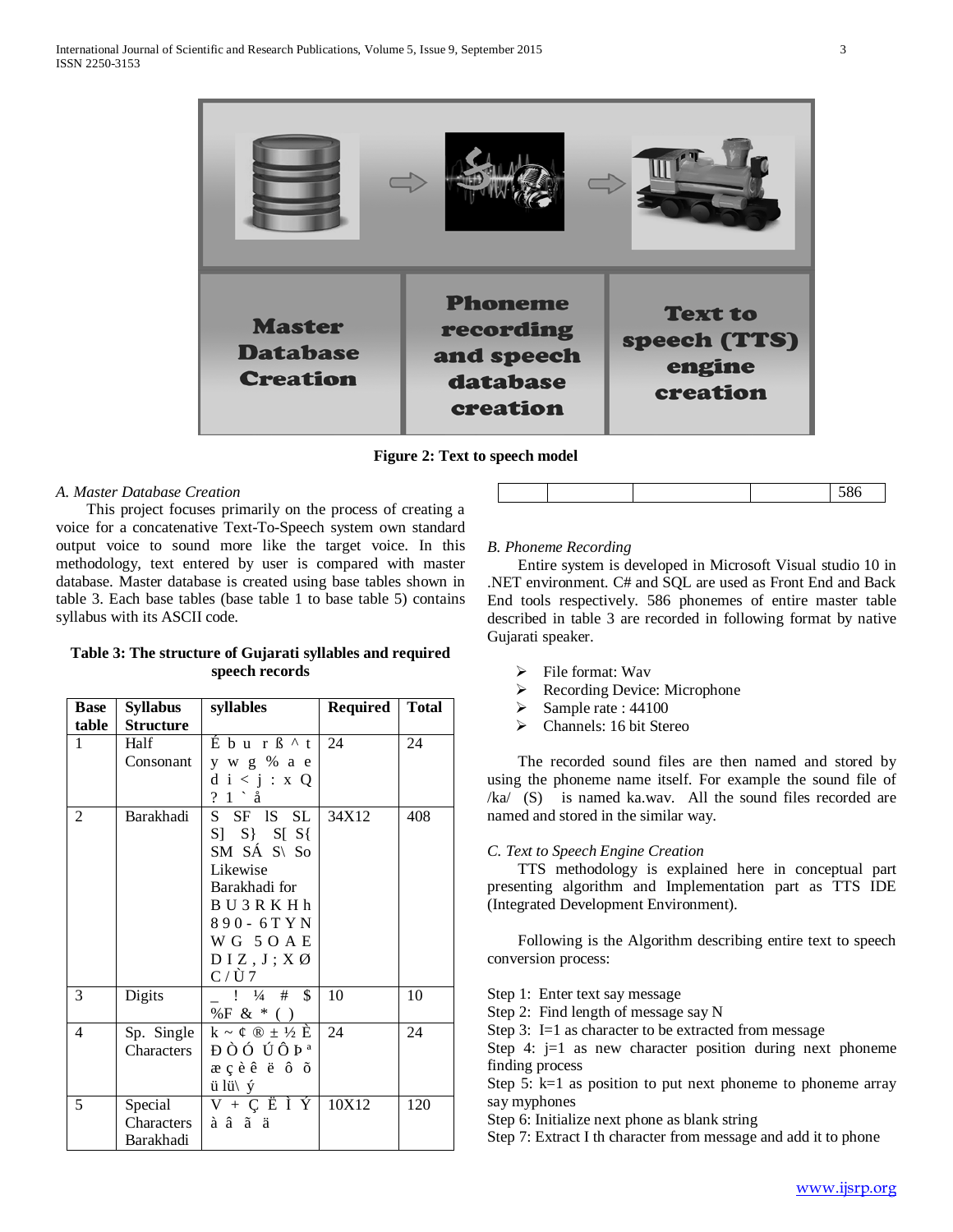- Step 8: Find match of phone from phoneme database
- Step 9: If found then add 1 to I,
- Step 10: If  $I \le N$  then go to step 8
- Step 11: Remove last character from phone.
- Step 12: Add phone as k th element of myphoneme array.
- Step 13: make phone to blank string
- Step 14: If  $I > N$  then go to step 17
- Step 15: Go to step 8
- Step 16: Initialize I as 1
- Step 17: Take I th element of myphones array.
- Step 18: Copy corresponding .wav file to SpeakIt .wav file
- Step 19: Repeat step 20 to 22 till last element in myphoneme
- array. Then move to step 23
- Step 20: Add 1 to i
- Step 21: Take I th element of myphones array.
- Step 22: Concatenate it at end of SpeakIt .wav file.

Step 23: Play speakIt .wav file Step 24: End of process.

 A TTS IDE is developed for entering text and retrieves it in sound form. It is shown in figure 3 which contains different components as per described below.

IDE contains two parts:

[a] Text area: this is the area where user enters Gujarati text which is to be converted into speech. '*mansi.ttf*' font is used for text entry. This font is developed by Dr. CK Kumbharana for his research work regarding speech synthesis [11].

 [b] Button panel: This area contains different buttons helping text to speech conversion. Function of each buttons is explained below by taking assumption that Gujarati word "ZFHF" is entered in text area.





 **Enter Text**: Work area becomes enabled to enter Gujarati text.

 **Select Text**: This option allows to select portion of entered text.

 **Process**: First it makes text area disable. Now text cannot be modified or selected. It executes 3 steps as follow:

Step 1: Converts each character in ASCII form.

i.e. ZFHF  $\rightarrow$  Z F H F  $\rightarrow$  090 046 072 046 Step 2: Matches and finds corresponding phonemes from master database.

i.e. 090 046 072 046  $\rightarrow$  090046 072046  $\rightarrow$  ra ja  $\rightarrow$  ra.wav ja.wav

 Representation of extracted wav files ra.wav and ja.wav are shown in figure 4a and 4b.

Step 3 Stores each wav files in an array.

 **Save**: Concatenates wav files stored in array and puts resulting wav file in a folder. i.e. 1.wav

 Here 1.wav is resulting wav file after concatenating ra.wav and ja.wav. Its wav representation is shown in figure 4c.

 **Speak**: Plays resulting wav file. It will produce vocal form of entered text.

**Clear**: Clears text entered in text area.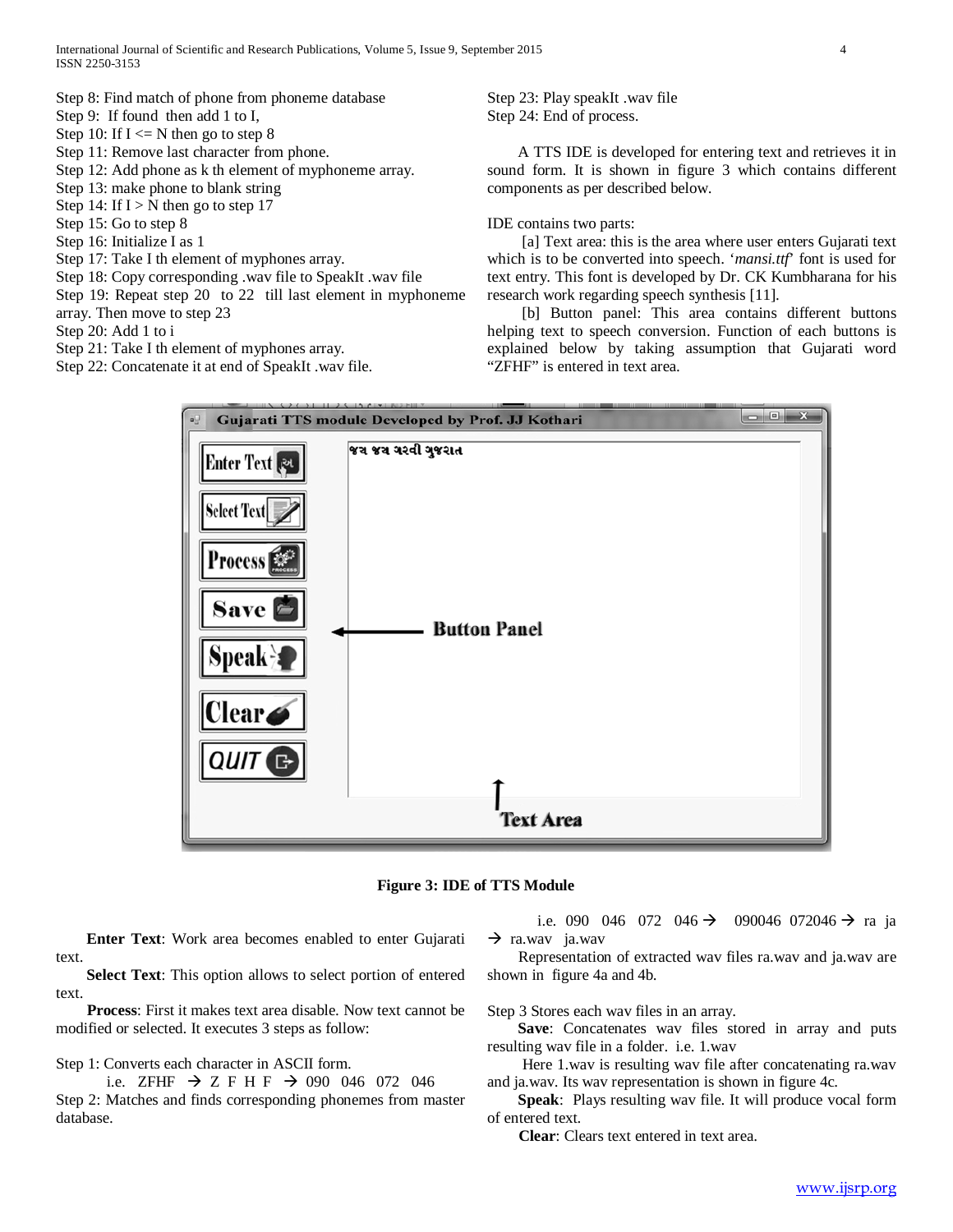**Quit**: To exit from TTS Module.



**Figure 4c: Wav diagram showing how the word 'ZFHF' (King) was concatenated**

 Based on concatenation in figure 4c (stringing together) of segments of recorded syllables in figure 4a and 4b, stringing of syllables occurred when the text being supplied was linked to its corresponding syllables in the sound database. The pronunciation of the word 'ZFHF' (king) was achieved by concatenated the two syllables involved (ZF and HF) with the correct tone on each syllable, the sound of each syllable were fetched from the sound database and then stringed them together which then produced distinct sound.

#### VI. CONCLUSION

 Algorithm and implementation of Gujarati TTS system using phoneme concatenative methodology is developed by researchers. This project focuses primarily on the process of creating a voice for a concatenative Text-To-Speech system, or altering the TTS systems own standard output voice to sound more like the target voice. The synthesized speech produced through this model is reasonably natural. About 80% of basic Phonemes are covered in database corpus which makes mismatch ratio very less. Phoneme matching is based on ASCII code combination. Researcher have observed the efficiency of this approach for Gujarati language and found that the performance of this approach is better. The generated speech shows distortion at the concatenation point of two syllables. If this distortion is significant then it would loose the naturalness. Future work will

mainly focus on improving the naturalness [12] of the synthesizer.

#### **REFERENCES**

- [1] J. Allen, M. S. Hunnicutt, D. H. Klatt, R. C. Armstrong, and D. B. Pisoni, From text to speech: The MITalk system. Cambridge University Press, 1987.
- [2] http://research.ijcaonline.org/volume117/number19/pxc3903311.pdf
- [3] http://dhvani.sourceforge.net/
- [4] Intranet.daiict.ac.in:8085/DonlabTTS/
- [5] http://safa-reader.software.informer.com/2.0/
- [6] Ramani, S., Chandrasekar, R., Anjaneyulu, K.S.R. (eds.): KBCS 1989. LNCS, vol. 444. Springer, Heidelberg (1990)
- [7] G. Cardona & B. Suthar. "'Gujarati'- In the Indo-Aryan Languages", 722- 765. G. Cardona & D. Jain (eds). Routledge (2007).
- [8] Ravi D J and Sudarshan Patilkulkarni, "A Novel Approach to Develop Speech Database for Kannada Text-to Speech System", Int. J. on Recent Trends in Engineering & Technology, Vol. 05, No. 01, 2011.
- [9] Atal B. S and Hanauer Suzanne L., "Speech analysis and synthesis by linear prediction of the speech wave", The journal of acoustic society of America, 1971, pp 637-655.
- [10] A. Hunt and A. Black, "Unit selection in a concatenative speech synthesis system using a large speech database," in Proc. IEEE Int. Conf. Acoust. Speech Process., Munchen, Germany, 1996, vol. 1, pp. 373–376.
- [11] Kumbharana CK, "Speech Pattern Recognition for Speech To Text Conversion", Thesis, Nov. 2007, 113-140,